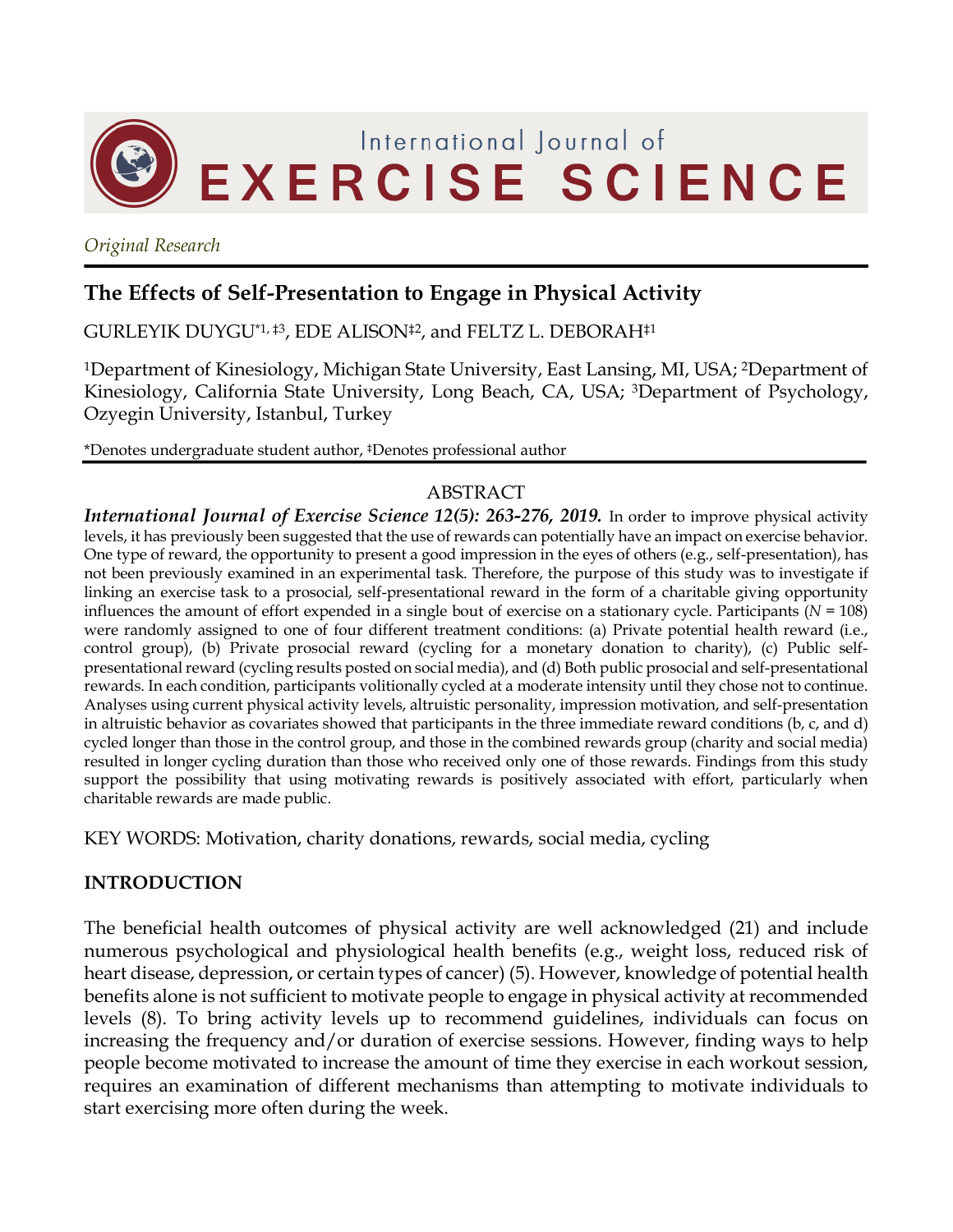Recently, behavioral scientists have been searching for ways to better understand motivational factors that may influence people's physical activity levels, which can derive from various sources (11, 17, 21, 27). One potential motivational tool includes the use of extrinsic rewards to entice people to give more effort to exercise, especially for physical activities that are not inherently interesting or for people who do not find exercise intrinsically rewarding (17, 27). These extrinsic rewards can be material rewards provided by others, or a reward in the sense that exercise can provide one with the opportunity to create a good impression in others' eyes. This characteristic of a reward can be characterized as a self-presentational component of the reward.

Self-presentation includes both impression motivation (IM) and impression construction (IC). In exercise environments, individuals have a desire to appear as healthy and fit (IM), and they behave in certain ways to create that impression (IC), which can occur through the exercises they choose to do or the clothes they wear (15). In an exercise environment, the impressions that have been examined generally revolve around having the appearance of looking like an exerciser. This focus on physical appearance-based IC and IM has resulted in mixed findings on the influence of self-presentation on exercise. Self-presentational concerns might either facilitate or debilitate physical activity behavior, as people may exercise more to alter their appearance, or people may avoid exercise as a result of social physique anxiety (1, 13, 15).

Outside of a gym setting, one milieu that allows exercisers to freely self-present is social media. Social media sites such as Facebook (FB) provide an opportunity for individuals to post information about their lives, and others can "like" or comment on their status (16, 18, 20). Facebook is one of the most popular social networking sites with over one billion daily active members, who can interact by posting comments or giving and receiving "likes". "Likes" signify appreciation and approval and are thus a reward that can impact what others choose to post and how they self-present. Mehdizadeh (23) explains that uploading photos and videos is very popular, mainly because individuals have the chance to upload or write what they prefer to show to others. Usually, people share photos in which they look the best. They write and post about their success or the fun things that they are doing (e.g., graduating, traveling). FB provides a convenient opportunity for people to construct good impressions in others' eyes because they have the total control to decide in what way they would like to self-present (6, 31). In a physical activity context, people often share details about their workouts on social media (e.g., distance run, photographs of their workouts or competitions), so it provides a unique environment to examine how self-presentation may influence behavior in an exercise context. Additionally, FB has been used in several studies as a means to encourage social support in physical activity interventions, although the impact on physical activity behavior has been mixed (4, 30). However, in those studies, the role of self-presentation within social media has not been examined as potential mechanism for the promotion of physical activity. It is possible that adding self-presentational rewards could increase the frequency of workouts, or improve the quality of the workouts in terms of duration and intensity (15, 22).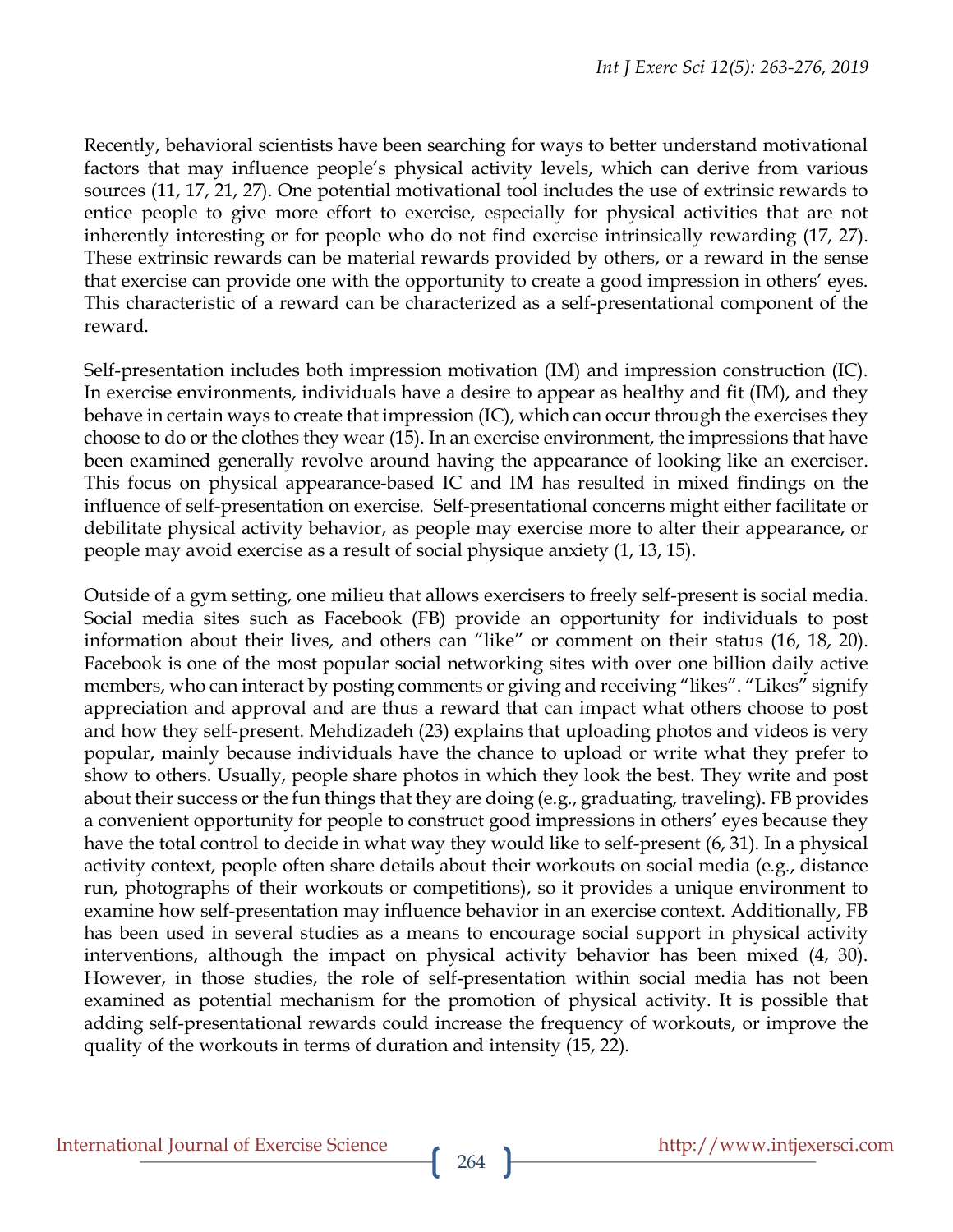Additionally, as social media websites allow individuals to connect with others across the globe, there is still much we do not know about self-presentation across different cultures. Evidently, FB usage rates change among countries. One Middle Eastern country, Turkey, is among the top 10 leading countries with 56 million users on Facebook. Given that there are social media usage disparities within countries, self-presentational motivation in social media should be investigated across cultures. The motives of people to self-present in social media can differ based on these cultural differences. Studies have demonstrated different patterns of social media usage depending on user-identified culture: individualistic vs. collectivistic. For instance, Korean students, raised in a collectivistic culture, are more inclined to seek social support via social media; whereas American students, raised in an individualistic culture, are using social media relatively more for entertainment purposes (19).

Outside of exercise, research on self-presentation more generally has examined ways that individuals wish to convey other socially desirable information and/or images about themselves to other people. Therefore, people are more motivated to show desired behaviors in public than they are in private (2). People like to be appreciated and recognized by others for a desirable behavior, such as helping the elderly, donating to charities, or showing good health behavior (2, 32). Some opportunities currently exist in exercise environments for individuals to exercise for prosocial, altruistic reasons as well, such as joining marathon training teams for charitable causes or using gym equipment that help the environment (e.g., generated energy goes back into the electric grid).

Although the opportunities to create an altruistic prosocial impression in exercise settings do exist, they are limited, and little research exists about self-presentation and exercising for charitable causes. Thus far, experiments have generally taken place in a controlled laboratory setting, such as a series of experiments conducted by Ariely and colleagues (2). The researchers created two different conditions to complete a simple task. In the first condition, participants were told that the task was to click on X and Y on a computer keyboard simultaneously for 5 min. The more clicks they could complete, the more money they could earn to be donated to the American Red Cross, a charitable aid organization. In this condition, the amount of money earned by the participant was confidential and only the participant and the researcher knew the donated amount. Researchers referred to this condition as "private." The second "public" condition included the same task to click on X and Y as much as possible for 5 min. However, this time, participants had to announce the amount earned at the end of the session with the remaining people in that particular room. Participants clicked significantly more on the keyboard in the public condition compared to the private confidential condition.

The work by Ariely and colleagues (2) demonstrates that there is more room for examining selfpresentation outside of the predominantly appearance-based focus of the current selfpresentation literature in exercise (15). Due to the potential negative consequences of focusing on appearance (e.g., social physique anxiety), examining an altruistic component of selfpresentation may provide an opportunity to have a more positive influence on exercise behavior. Additionally, the findings from the Ariely et al. (2) experiment demonstrate that when individuals know altruistic acts are going to be made public, they put forth more effort into the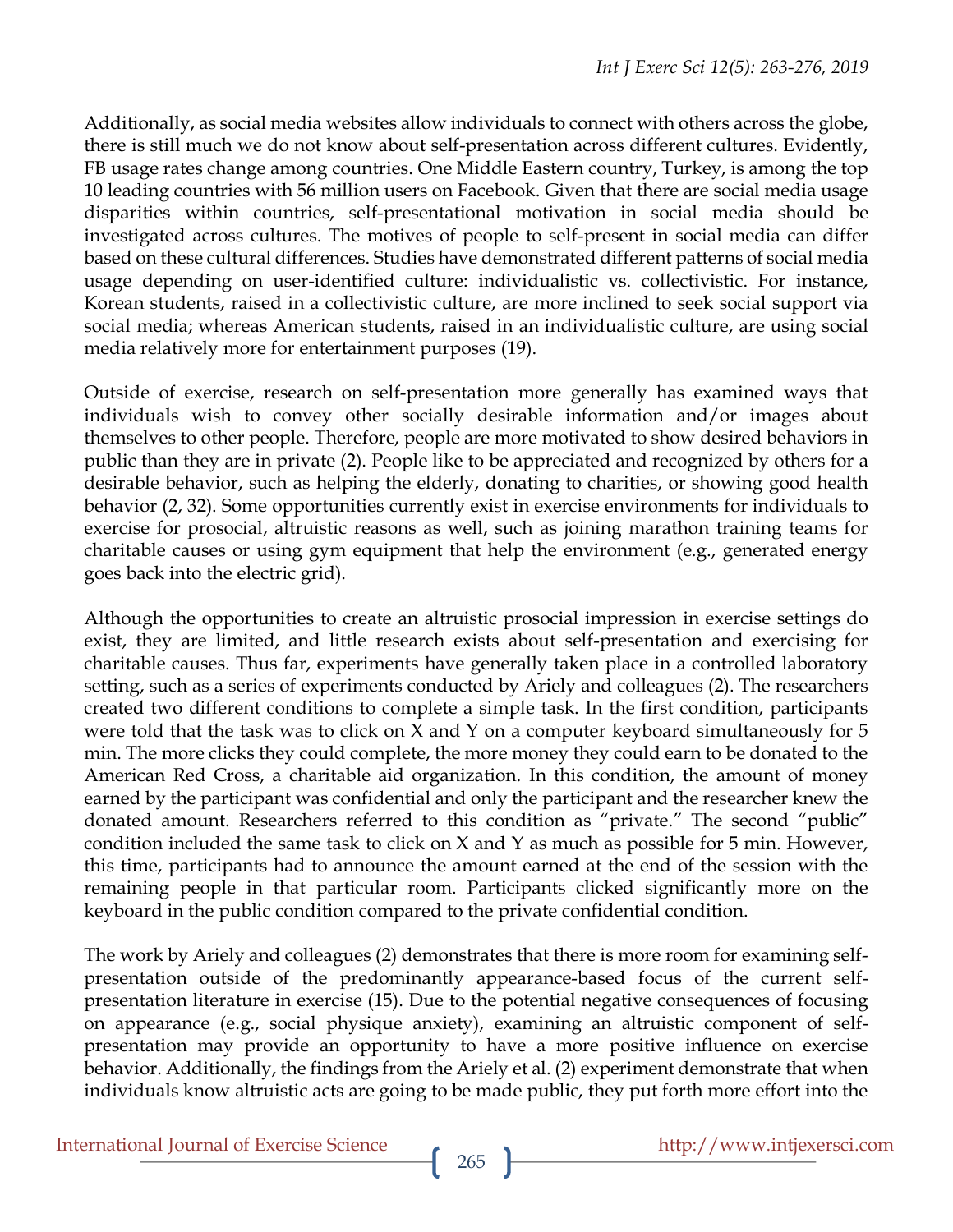ensuring they can present a good impression. Therefore, we expect that when individuals have the opportunity to self-present in a public forum such as social media sites, that they will then put even more effort into a task to put forth a positive impression, whether it is the impression of themselves as an exerciser or as an altruistic person.

It is also important to conduct research that includes an examination of gender within selfpresentation. Studies on self-presentation in exercise typically include more women than men, as women report higher frequencies of self-presentational concerns, such as social physique anxiety (13). Additionally, women have been viewed as more altruistic, as research shows that women are more likely to partake in charitable giving (e.g. donating money for causes) than men (29). Even though there are numerous studies supporting the gender differences in charitable giving, the essential reason for this difference is not thoroughly explained. In a few attempts to explain this gender gap in charitable giving, researchers explain that females are more prone than males to demonstrate concern and to act like a nurturer which naturally provides them the motive to be altruistic (3). In another study, researchers claim that gender differences in charitable giving may lie in social emotions such as empathy and compassion. Being empathetic is considered as an underlying motivator to be altruistic and women score significantly higher than men on empathy (29).

Therefore, the primary purpose of this study was to examine the effect of self-presentational and prosocial rewards on effort in the form of duration in a cycling endurance task. A secondary purpose was to examine differences based on nationality and gender.

The hypotheses for the study were: (A) Participants in each of the three reward conditions (Private prosocial reward, Public self-presentational reward, both Public prosocial and Selfpresentational reward) will spend significantly more minutes on exercise performance compared to participants in the control group (Private potential health reward). (B) Participants in the combined public prosocial and self-presentational reward condition (FB and charity) will spend significantly more minutes exercising compared to the other two reward conditions: exercising for Private prosocial reward (only charity) and Public self-presentational reward (only FB). (C) Exercising for public self-presentation reward (only FB) will lead one to spend more time exercising compared to exercising for a private prosocial reward (only charity).

## **METHODS**

### *Participants*

Institutional Review Board approval for ethical protection of human rights was approved prior to the implementation of this study. There were 108 participants in total (50 females and 58 males), and were between 18 and 35 years of age (*M* = 24.5, *SD* = 4.85). College students were recruited from two different settings: American college students (*N* = 36) and Turkish college students (*N* = 72). Students from both countries were included because it was more pragmatic for the lead researcher and also diversified the sample cross-nationally. Students' English language level is proficient in the Turkish universities; therefore, all procedures and questionnaires were conducted in English.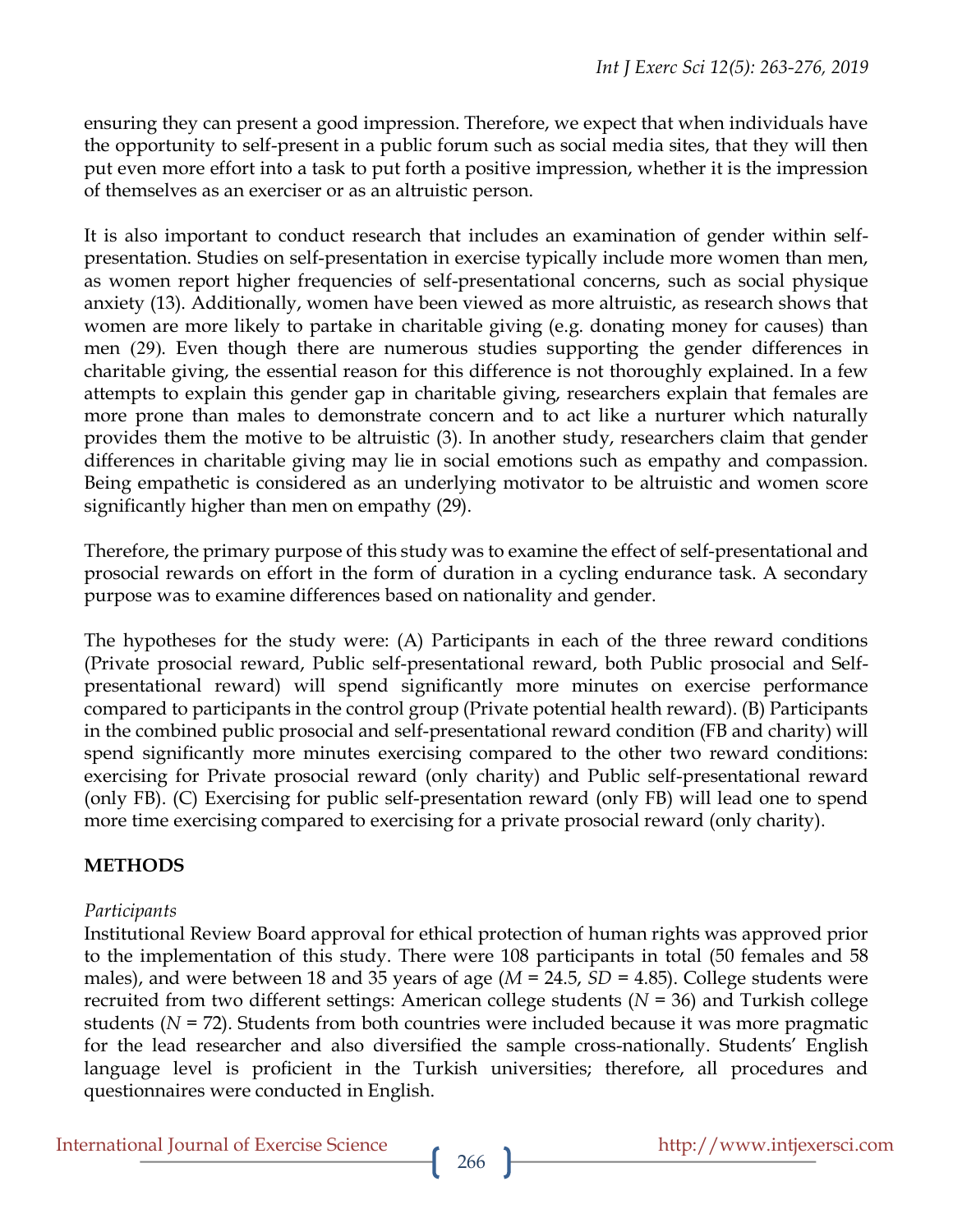Participants were randomly distributed across the four treatment conditions, as shown in Table 1. Most participants were Caucasian (88%) while the remaining participants indicated that they were either Asian (5%), African American (4%), or Hispanic (3%). Descriptive statistics for study variables by gender are included in Table 2.

|              | Male | Female | Total |
|--------------|------|--------|-------|
| Control      | 15   | 14     | 29    |
| Only FB      | 13   |        | 25    |
| Only Charity | 18   |        | 30    |
| FB & Charity | 12   | 12     | 24    |
| Total        | 58   | 50     | 108   |

**Table 1.** Number of participants in each treatment condition by gender.

#### *Protocol*

Participants were recruited through class announcements and flyers. All participants joined the study on a volunteer basis and all gave their written consent prior to participation.

All participants completed questionnaires in a lab setting prior to the cycling session. The packet of questionnaires consisted of demographic information (e.g., age, gender, class, major, and race/ethnicity), the Godin Leisure Time Exercise Questionnaire (GLTEQ), Altruistic Personality Scale, Self-presentation in Exercise Questionnaire (SPEQ), and Self-Presentation in Altruistic Behavior Scale.

Participants were randomly assigned to one of four treatment groups: (a) Private potential health reward - Control (b) Public Self-presentational reward - FB Only (i.e., self-presentational component, results posted on social media), (c) Private prosocial reward - Charity Only (i.e., privately cycling for a monetary donation to charity) and (d) both Public prosocial and Selfpresentational reward - FB and charity (i.e., cycling for a monetary donation and results posted on social media).

Participants were randomly assigned to one of four treatment conditions before they entered the lab. First, they were given the Physical Activity Readiness Questionnaire (PAR-Q; 28), a 7 item assessment designed to screen for any potential problems which may be triggered from exercising. Next, participants completed all measures prior to the cycling bout and read a flyer about the health benefits of regular physical activity. Participants were then fitted with a heart rate monitor and asked to sit quietly for 5 min in order to record resting heart rate. Target heart was calculated using the Karvonen formula (Target Heart Rate = [Maximal heart rate (220-age) – resting heart rate]  $x$  0.65 + resting heart rate).

After being fitted with the monitor, participants warmed up on the stationary bike for 2 min at the lowest gear. They were instructed to keep the pace between 66 and 74 rpm, which they could monitor on the bike screen. At the end of the 2-min warm-up, if they had not achieved 65% HRR, the experimenter would increase the gear by one level every 10 s, for up to 3 min, until the participant reached 65% HRR. If the participant's heart rate rose above 65% HRR during the 3 min period, the gear would be decreased by one level every 10 s until they achieved steady state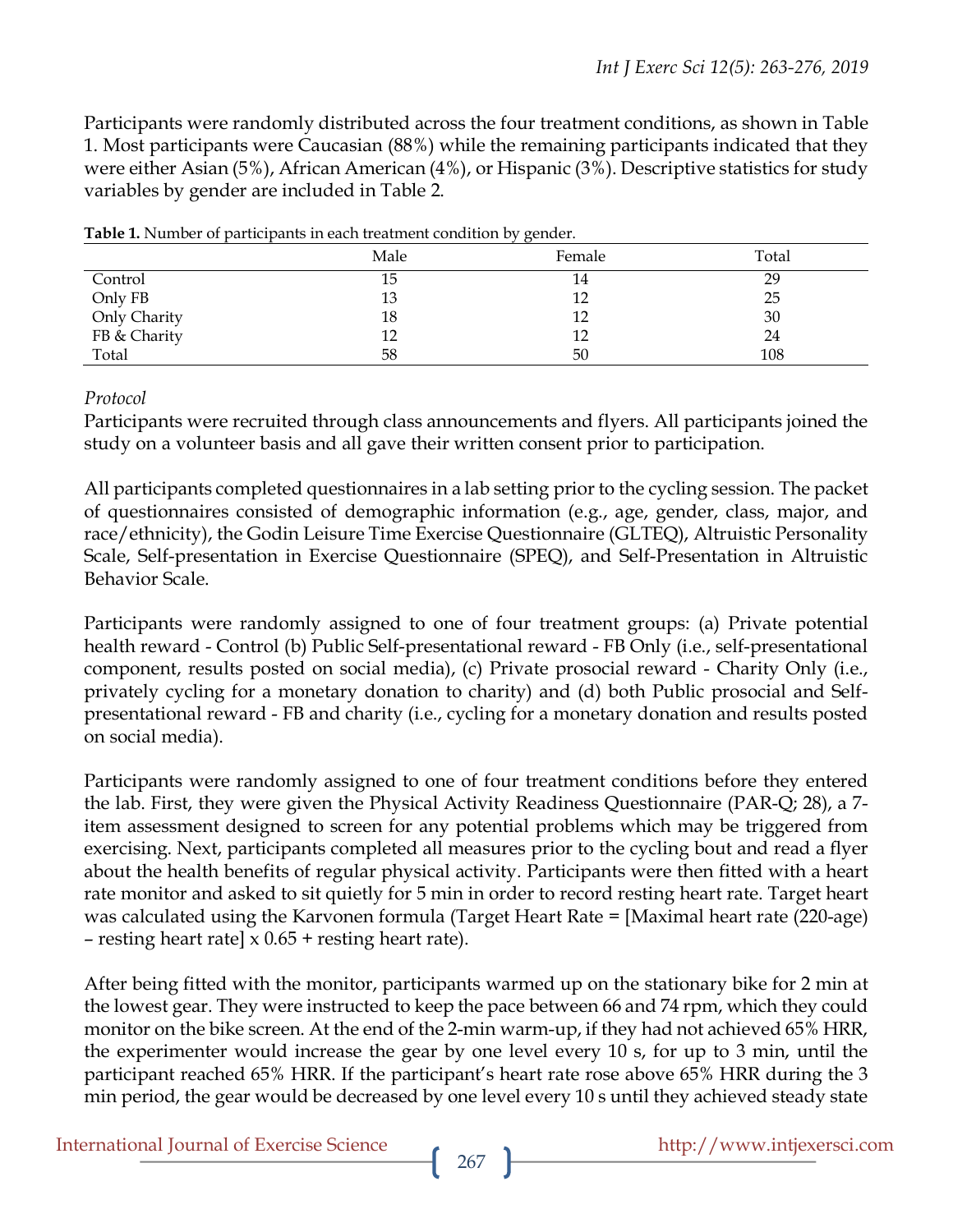at 65% HRR. Participants were informed once they reach 65% HRR and then the time started to count for the total exercise minutes. All participants were able to monitor their time and rpm throughout the cycling task. The session concluded when the participant volitionally decided to stop cycling.

Condition 1. Private pro health (control): Participants in all treatment conditions received a flyer about the health benefits of physical activity and exercise, listed in the Centers for Disease Control and Prevention (CDC) website (5). Example outcomes included "Physical activity can help reduce your risk of cardiovascular disease" and "Physical activity can help control your weight." This information was included to prime the participants about potential health benefits of exercise. Participants were asked to cycle as long as they want, and that they could stop at any time.

Condition 2. Public self-presentational reward (FB only): In this condition, the reward was a post on social media, in this case FB. We used FB as the social-media milieu to announce participants' cycling task performances in order to make it visible to others. Participants underwent the exact procedure as the control condition, except that before they started the exercise bout, participants gave their consent that for each 12 min cycled, we would post their total time spent cycling on behalf of them on the University's Kinesiology FB page (i.e., Tom spent 24 min cycling for his health). Thus, a participant who cycled 15 minutes would still get a post that he or she cycled for 12 min unless completed to 24 min, and so on. Times were chosen to be consistent with the charitable donation condition.

Condition 3. Private prosocial reward (charity only): In this condition, the reward was a charity donation. Participants were primed to exercise for altruistic reasons, as they were informed that they would earn \$1.00 to be given to a charity for each 12 min cycled. Again, a participant who cycled 15 minutes would still be able to donate only a dollar unless the 24 min mark was completed. Participants chose to donate to a charity from a list prepared by the researcher (e.g., American Red Cross, Feeding for America and UNICEF). At the end of the session, they learned how much they accumulated for their preferred charity.

Condition 4. Combined public pro social and self-presentational reward (FB and charity): Participants followed the same procedures as the only charity group. However, at the beginning of the session they were told that their total time cycled and the total money raised to be donated to their preferred charity would be announced on the university's Kinesiology FB page (i.e., "Tom spent 24 min cycling for his health and earned 2 dollars for American Red Cross"). Their written consent to post on FB was collected in advance.

At the end of the session, for all conditions, a debriefing form was given to participants to explain that that the university Kinesiology FB page was actually fictitious and their cycling results were not posted. In addition, donations were not actually given to charities. Each participant read the debriefing sheet immediately after completing the cycling session.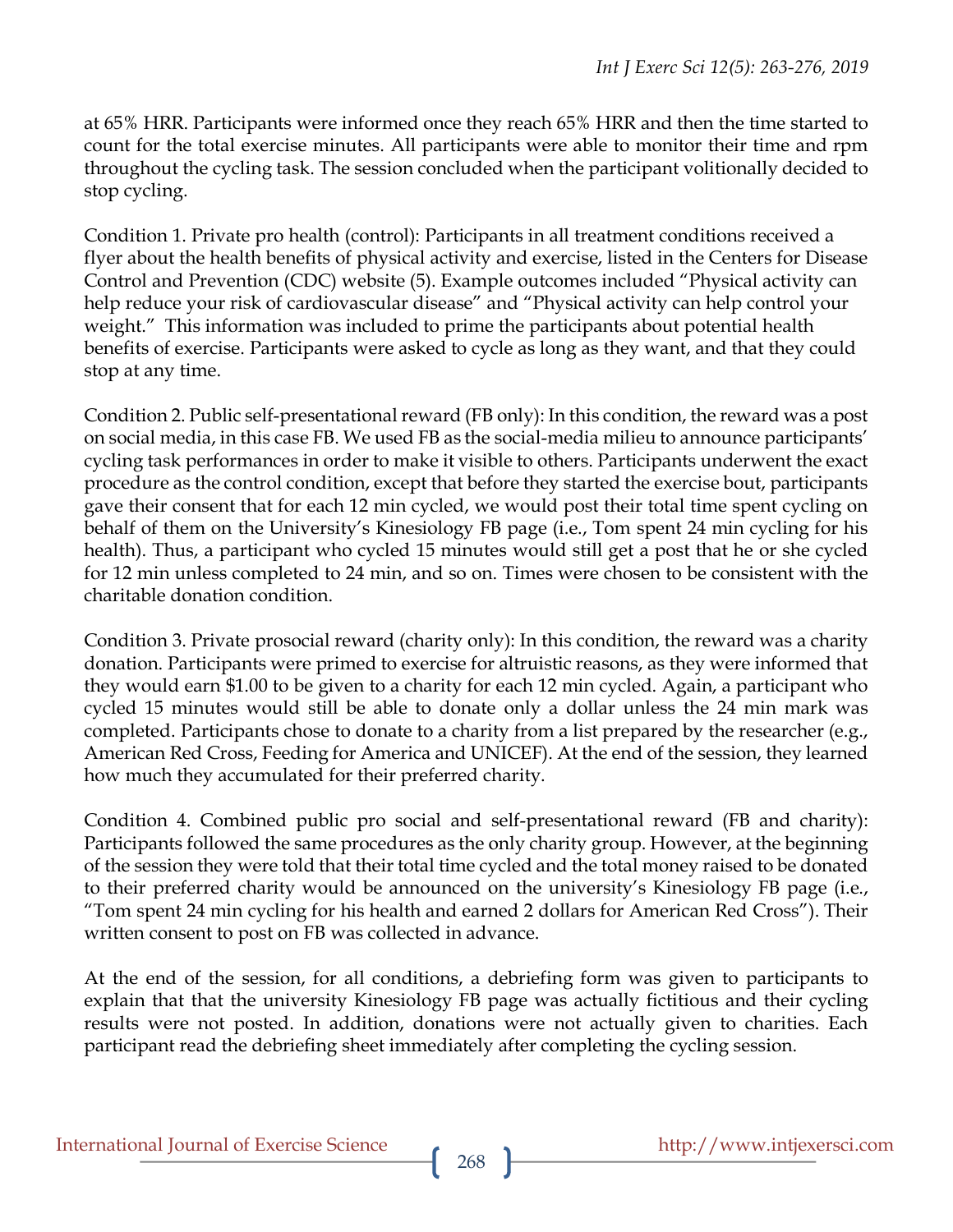### *Statistical Analysis*

Physical activity was assessed as METs per week, as measured by the GLTEQ (14). Participants reported the amount and type of physical activity that they engaged in for more than 15 minutes during a 7-day period). A total score for physical activity was calculated by multiplying weekly rates of strenuous, moderate, and light activities by nine, five, and three, respectively (14). The total scores of the GLTEQ scores ranged between 5-79 METs per week.

Altruism was measured with Altruistic Personality Scale (APS; 26). This is a 14-item scale to measure altruistic personality by assessing how often one engages in altruistic acts primarily toward strangers (e.g., "I would donate to charity"). Participants answered on a 5-point scale ranging from never (0) to very often (5). All items were summed to obtain an overall altruistic personality score. The Cronbach's alpha of this scale is reported as 0.84 (26) and Cronbach's alpha for the current sample was 0.78.

The Self-Presentation in Exercise Questionnaire (SPEQ; 7) is a 14-item scale measuring selfpresentational concerns while one is exercising, which includes both impression motivation (e.g., "I enjoy the praise I often receive for exercising") and impression construction (e.g., "I exercise so that regular exercisers will like me") subscales. Participants responded using a 6 point Likert scale from 1 (strongly disagree) to 6 (strongly agree). Each subscale consists of 7 items which were summed; therefore the range of possible scores were from 7 to 42 for each subscale. Cronbach's alpha from the current sample was .81 and .82 for the impression motivation and construction subscales, respectively.

To our knowledge no scale currently exists to measure self-presentation in altruistic behavior. Therefore, this questionnaire was specifically designed for this research paper. Adapted from the SPEQ, this measure assesses self-presentational concerns while one is engaging in altruistic behavior. Using the same 6-point Likert scale, items included: "I value to be seen altruistic by others," "I enjoy the praise I often receive for being an altruistic person," "I value the attention and praise offered by others in regard to appearing altruistic," "Appearing altruistic to others is not important to me," and "I want to be thought of as a person who is altruistic." Cronbach's alpha was 0.83, which indicates a high level of internal consistency for the scale.

Lastly, as a check on the experimental manipulation participants were asked to report their perceived value of the one-dollar donation by responding to the statement "I value the donation of a \$1 for each 12 min I cycle" using a Likert scale from 1 (strongly disagree) to 6 (strongly agree). It was a one-question scale only applied to a sub-sample of 15 who were in charitable donation groups.

## **RESULTS**

Exploratory Analyses: Preliminary *t* tests were conducted for all variables on gender. The results revealed that there were no statistically significant differences between males and females in terms of self-presentational concerns for exercise, self-presentational concerns in altruistic behavior, and previous physical activity levels (GLTEQ). The only significant gender difference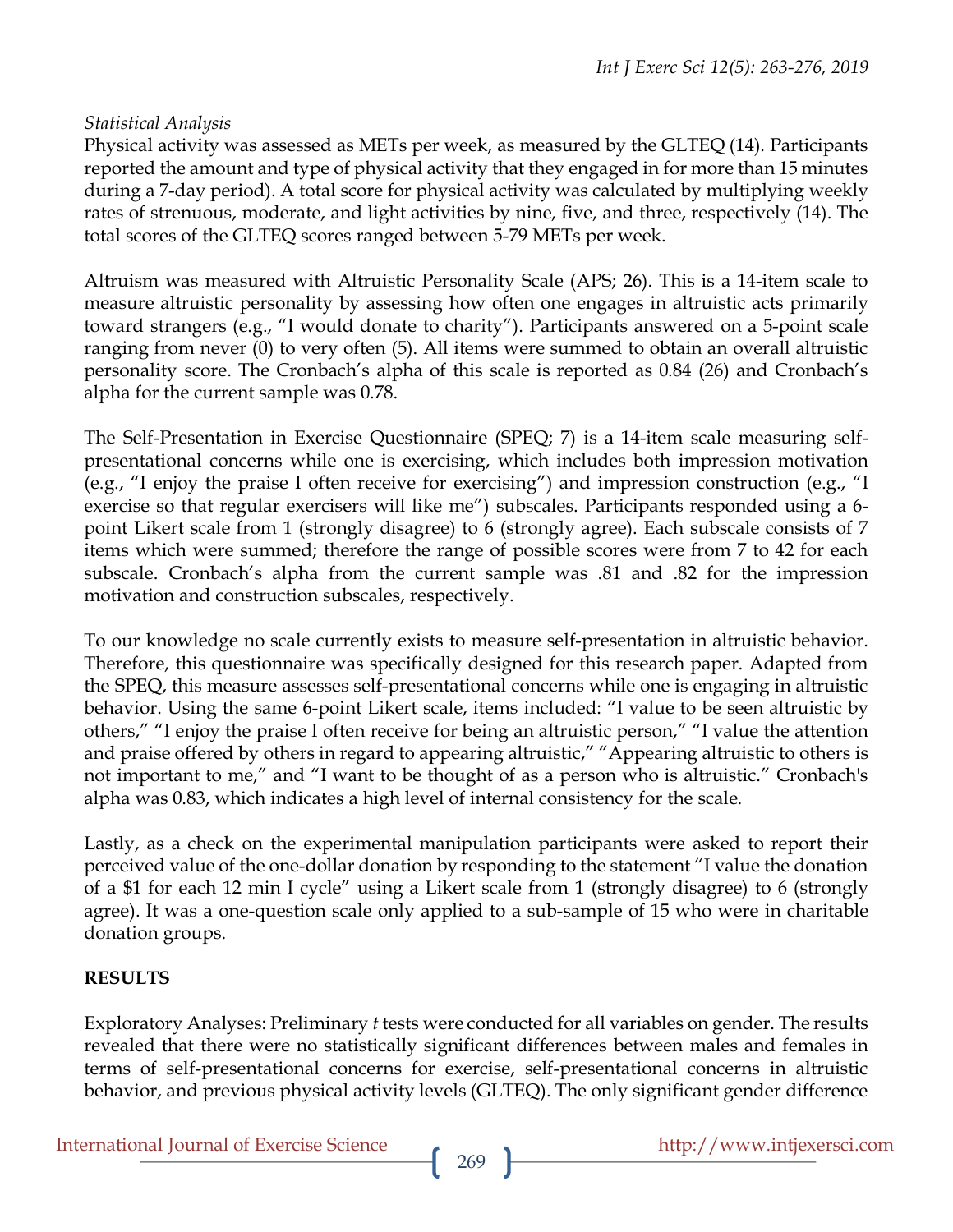was for altruistic personality with females being more altruistic than males, *t*(106) = -2.306, p < 0.05. However, there was no significant difference in cycling duration between males (*M* = 25.43, *SD* = .88) and females (*M* = 23.86, *SD* = 1.04) overall.

|                                                      | Male                    | Female           |
|------------------------------------------------------|-------------------------|------------------|
| GLTEQ- PA Levels                                     | 37.66±21.46             | 35.30±17.35      |
| APS - Altruistic Personality Scale                   | $45.83 \pm 1.04$        | $49.08\pm1.00$   |
| SPABS-Self-presentation in altruistic behavior scale | $20.12 + 4.47$          | $20.42\pm3.87$   |
| SPEQ- Impression Motivation (IM)                     | 29.43 <sup>+6</sup> .53 | $28.28 \pm 5.02$ |
| SPEQ-Impression Construction (IC)                    | $18.71 \pm 6.24$        | 17.14±5.99       |

Independent sample *t* tests were conducted for all variables on Nationality. There were no significant differences in minutes cycled between Turkish (M = 24.26, SD = .79) and American  $(M = 25.58, SD = 1.27)$  students; however there were significant differences in terms of previous physical activity levels and altruistic personality scores. American students (*M* = 43.53, *SD* = 21.78) were more physically active compared to Turkish students (*M* = 33.08, *SD* = 17.57) with *t*(106) = 2.683, p < .05. In addition, American students (*M* = 49.94, *SD* = 8.53) were more altruistic compared to Turkish students (*M* = 46.03, *SD* = 6.53) with *t*(56.133)= 2.422, *p*<.05 (df adjusted for unequal variances with the Levene test). Additionally, the Impression Construction subscale of self-presentation differed between Turkish ( $M = 18.86$ , SD = 6.55) and American ( $M = 16.22$ , SD = 4.89) students. There were no differences in self-presentation in altruistic behavior or the Impression Motivation scores.

|                | Control<br>M(SD) | Only FB<br>M(SD) | Only charity<br>M(SD) | FB & Charity<br>M(SD) |
|----------------|------------------|------------------|-----------------------|-----------------------|
| N              | 29               | 25               | 30                    | 24                    |
| Minutes cycled | 18.97 (4.31)     | 24.48 (6.26)     | 25.00(5.46)           | 31.71 (5.92)          |
| <b>GLTEQ</b>   | 34.21 (18.48)    | 46.40(6.64)      | 47.37 (7.71)          | 47.88 (8.10)          |
| APS.           | 47.66 (7.60)     | 46.40(6.64)      | 47.37 (7.71)          | 47.88 (8.10)          |
| <b>SPABS</b>   | 19.41 (4.96)     | 20.20 (3.44)     | 20.00 (3.79)          | 21.67 (4.26)          |
| SPEQ (IM)      | 28.34 (6.59)     | 28.92 (6.61)     | 29.50 (3.93)          | 28.58 (6.51)          |
| SPEQ (IC)      | 17.83 (6.47)     | 18.32 (5.46)     | 17.20 (4.88)          | 18.79 (7.90)          |

**Table 3.** Descriptive statistics by condition.

Next, we calculated correlations between the variables of interest and minutes cycled. All variables were moderately correlated except for impression construction (Table 4).

| Table 4. Correlations between all study variables |          |         |          |              |          |
|---------------------------------------------------|----------|---------|----------|--------------|----------|
|                                                   | Minutes  | РA      | APS      | <b>SPABS</b> | IC       |
| <b>Minutes</b>                                    |          |         |          |              |          |
| <b>GLTEQ</b>                                      | $.242*$  |         |          |              |          |
| APS                                               | $.273**$ | .176    |          |              |          |
| <b>SPABS</b>                                      | $.293**$ | .018    | $.374**$ |              |          |
| SPEQ (IC)                                         | .002     | $-.087$ | $-.237*$ | .068         |          |
| SPEQ (IM)                                         | $.206*$  | .161    | .078     | $.302**$     | $.349**$ |
| * $p < .05$ , ** $p < .01$                        |          |         |          |              |          |

| International Journal of Exercise Science |  |  |  |
|-------------------------------------------|--|--|--|
|-------------------------------------------|--|--|--|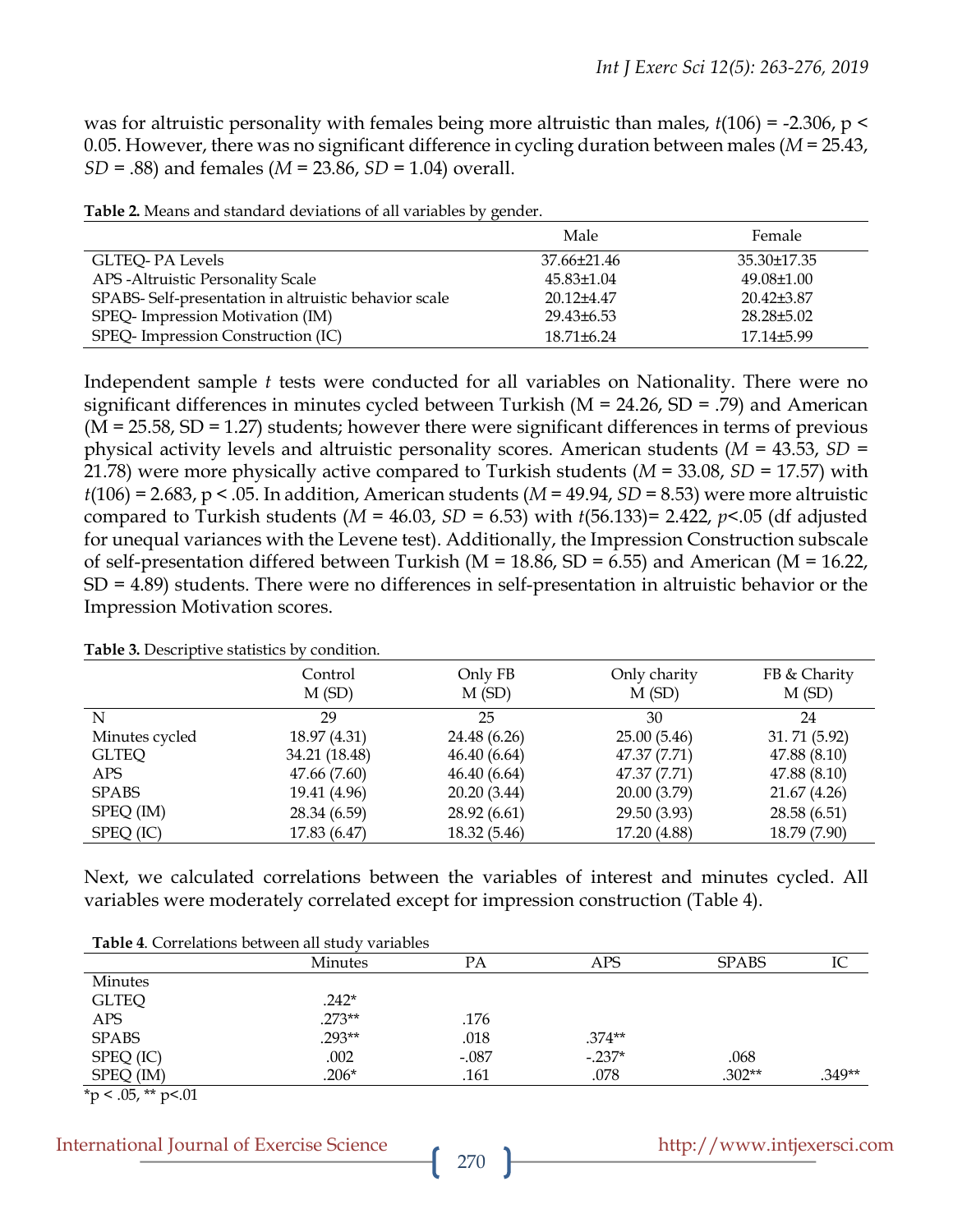In order to ensure that the participants found the reward meaningful, the mean score of the manipulation check for the perceived value of one dollar was 5.27 with a SD of .70, suggesting that participants found this amount valuable.

The primary dependent variable was cycling duration as measured in minutes. Because the initial analyses indicated that there were no differences in minutes cycled based on nationality or gender, they were not included in further analyses to test the initial hypotheses. An ANOVA was first conducted to assess differences in minutes cycled between treatment groups. Results indicated a significant effect for condition  $F(3,104) = 23.69$ ,  $p < .001$  (Figure 1). The ANOVA was supplemented with three different planned contrasts to test hypotheses (a), (b) and, (c). The first contrast showed that the Control group (*M* = 18.99, *SD* = 4.30) cycled for less time than the three experimental conditions combined  $(M = 24.09, SD = 3.57)$ ,  $t(104) = 6.73$ ,  $p = .001$ , which supported Hypothesis (a).

The second contrast compared the Public prosocial and Self-presentational reward condition (FB and charity together) ( $M = 31.70$ ,  $SD = 5.92$ ) with the two other experimental conditions combined: Private prosocial reward (only charity) and Public self-presentational reward (only FB) treatment conditions,  $(M = 14.37, SD = 2.68)$ . The contrast was significant,  $t(104) = 5.25, p =$ .001. This supported Hypothesis (b) that FB and Charity combined would result in longer cycling times than Facebook and Charity alone.

Hypothesis (c) compared exercising for Self-presentation reward only (for public recognition on social media FB only), (*M* = 24,28, *SD* = 6.26) to exercising for a Private prosocial reward only (private charitable giving), (*M* = 25, *SD* = 5.45). Results showed that there was no significant difference *t*(104) = .485, *p* = .629.



**Figure 1.** *Mean Minutes Cycled for Each Condition.*

In addition to the initial ANOVA and planned contrasts, we conducted an ANCOVA to control for variables that significantly correlated with minutes cycled: self-reported physical activity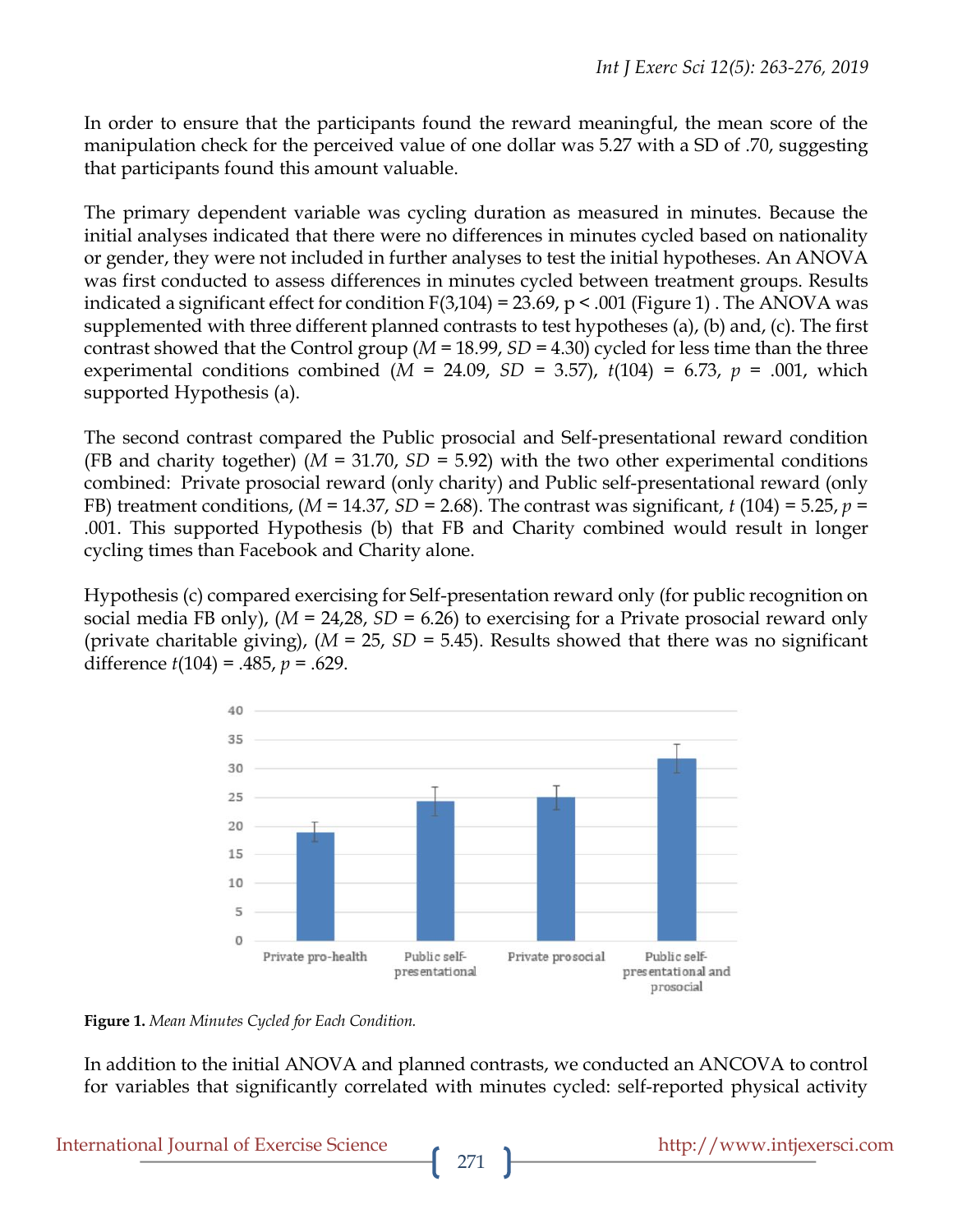levels (*r* = .24, *p < .05* ), altruistic personality (*r* = .27, *p* < .05), self-presentation in altruistic behavior ( $r = .29$ ,  $p < .05$ ), and impression motivation ( $r = .20$ ,  $p < .01$ ). The ANCOVA was significant F(3,100) = 24.722, p < .001,  $\eta$ <sup>2</sup> = .43. Post-hoc pairwise comparisons indicated that the control group differed significantly from only FB ( $p$ <.01), only charity ( $p$ <.001), and only FB and charity, which also supports Hypothesis (a). The FB and charity condition was significantly higher than the other three groups as well ( $p<.001$ ), supporting hypothesis (b). Lastly, the only FB condition did not significantly differ from the only charity condition, which does not support hypothesis (c), but is consistent with the findings from the ANOVA.

# **DISCUSSION**

Self-presentation theory proposes that individuals are motivated to manage the impressions others see in them, specifically when other people are present. However, little is known about self-presentational motivation through social media (e.g., FB) for promotion of physical activity behavior. Therefore, the primary purpose of this study was to investigate if linking an exercise task to a prosocial, self-presentational reward can positively influence physical activity behavior. The findings of the current study suggest that when such rewards are involved in exercise settings, people are more motivated to persist longer at an exercise task. Additionally, participants cycled for even longer when the prosocial reward was strengthened by adding a self-presentational component via the used of social media (e.g., Facebook), and our findings indicate that self-presentational concerns have the potential to promote effort in an exercise task.

In previous research on self-presentation in exercise, researchers have included impression motivation (IM) and impression construction (IC) as components of self-presentation in exercise, based on the idea that individuals, particularly women, have the desire to be seen as an exerciser and adjust their behavior accordingly (13, 15). In previous research, IM has been more strongly linked to exercise behavior than IC, as the desire to make a positive impression may matter more than the specific methods they use to do so (7). In the current study, by providing an environment in which the methods of self-presentation are controlled (e.g., researchers specified the information that would be posted on social media), then the only control the participants had over their public impression was how long they cycled; therefore, in order to make a positive impression, individuals were motivated to exert more effort and cycle for a longer duration.

This was supported by our finding that the components of self-presentation, impression motivation (IM), impression construction (IC), and self-presentation in altruistic behavior had differing impacts on duration in this task. IM was correlated with minutes cycled, but impression construction (IC) was not. This is likely due to the conceptualization of IM and IC within the measure specifically. As IM reflects the desire to be seen as an exerciser in general, whereas IC reflects specific behaviors that individuals undertake to be viewed as an exerciser (e.g., I often wear exercise clothing or I emphasize my athletic ability), exercising for a prosocial behavior like a charitable cause is not reflected in the specific IC subscale items. Therefore, IM likely has a stronger impact on the actual behavior (i.e., minutes cycled) when that behavior is made public. IM was also significantly correlated with self-presentation in altruistic behavior,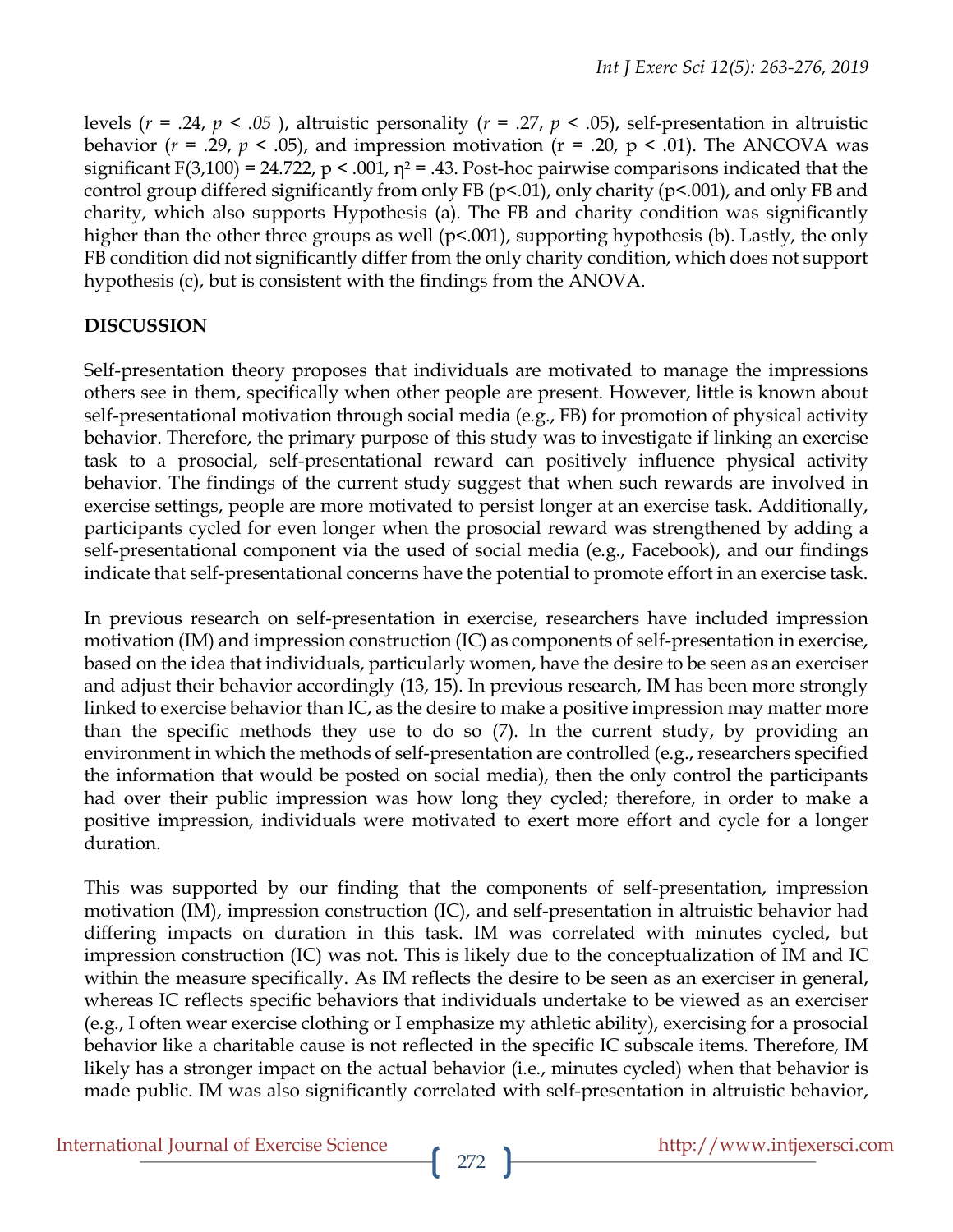whereas IC was not. This finding may indicate that those who have the desire to be viewed as someone who engages in health behaviors, may also be more likely to want to make a good impression overall, including being viewed as someone who engages in altruistic behavior. Therefore, when considering the impact of self-presentation on exercise behavior, it is possible that the desire to make a good impression is more important than how that impression is constructed in exercise.

When we controlled for previous physical activity, as well as other psychological constructs that may impact how strongly exercisers have the desire to self-present (IM, self-presentation in altruistic behavior, and altruistic personality), we still found that cycling for a positive, prosocial, public impression influenced participants to cycle for longer. This finding suggests that when individuals are put into a situation where they have the opportunity to make a good impression as both an exerciser and an altruistic person, that it will have an impact on behavior even if they are not predisposed to self-presentation concerns.

We did not expect to find that there would be no differences in minutes cycled based on gender or nationality. The exploratory analyses demonstrated that female participants had significantly higher altruistic personality scores compared to male participants, and this aligns with findings of previous studies (3, 12, 24). Additionally, American students were more altruistic than Turkish students in this sample. Therefore, we assumed that women and American students would be more motivated to exercise in charitable conditions and would cycle longer periods than their counterparts. However, our results did not support this assumption, and it is possible that the desire to make a good impression is more important than being privately altruistic.

Another difference between the American and Turkish students were that American students turned out to be more physically active than Turkish students, although when controlling for physical activity, this did not impact the overall results. A potential reason for this difference might stem from sample recruitment. For the American sample, Kinesiology students participated to this study while Psychology and Business Administration students were involved in the Turkish sample. There were not any Kinesiology students in the Turkish sample as the field is non-existent in most Turkish Universities; however, some departments include similar fields such as sport studies or physical education. This finding aligns with other studies that point out the low leisure time physical activity levels in Turkish population, and drew attention to the need of additional physical activity facilities to initiate a solution to this problem (9).

Future Research Directions: The findings from the current study have the potential for future research in many exercise environments. Recently, events that associate exercise with charitable causes (e.g., breast cancer marathons, runs for charity miles via smart phone apps) are getting more popular, but the effects of charitable cause on exercise motivation is not thoroughly examined in the field of sport and exercise psychology. Furthermore, social media websites such as Facebook, Instagram and Twitter are becoming milieus in which people post and talk about their exercise goals and routines. Thus, more research could be conducted to examine the effect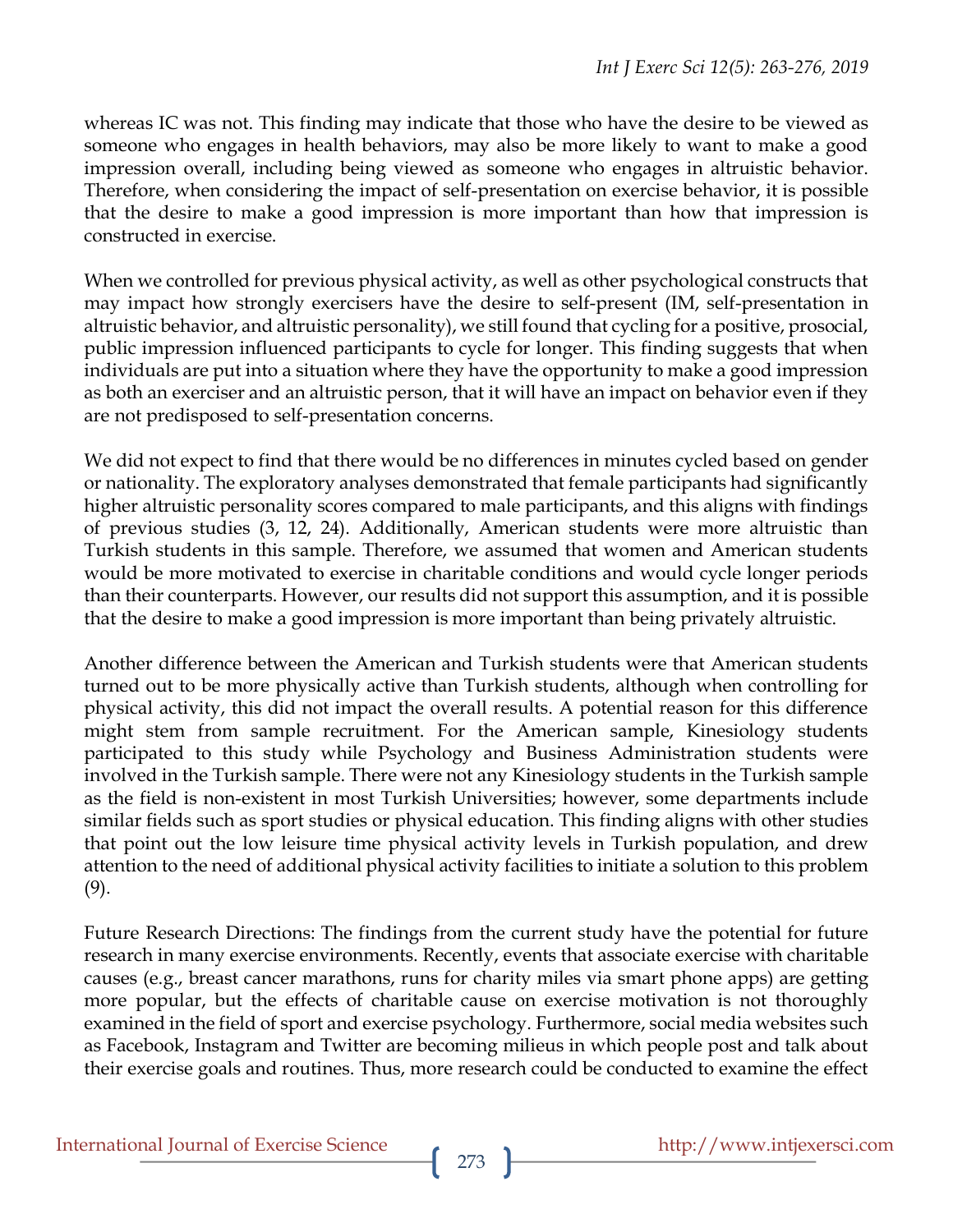of social media on physical activity behavior with the intention to increase physical activity levels.

As this study is one of the first to attempt to examine how prosocial, self-presentational rewards can influence exercise behavior, there are a few limitations that should be addressed in future research. First, the experiment involved only one bout of exercise. If people are to receive the health benefits of exercise, they must exercise on a regular basis. We do not know if the selfpresentational components of rewards will strengthen over time, or if the effect would lessen as the novelty of the task wears off. Additionally, we did not investigate the timing of the reward, which is an important motivational component of rewards (2, 25, 32). For example, future studies could investigate if delayed Facebook posts and/or charitable donations (e.g., posting exercise results after a week or donating to charity in 2 weeks) would generate different results. Therefore, more longitudinal studies are needed to examine the effects of self-presentational, prosocial rewards over time.

In conclusion, lessening the problem of physical inactivity will require being more up-to-date with new trends (e.g., social media) to create attractive solutions for people to adopt a physically active lifestyle. This research paper was an effort to draw attention to these methods, and the results suggest that incorporating immediate rewards such as exercising for charitable cause and/or social media posts have the potential to impact persistence and effort on an exercise endurance task. More research of this nature needs to be conducted to develop innovative methods to address the multidimensional issue of physical inactivity.

### **REFERENCES**

1. Amorose, AJ, Hollembeak, A. Examining the moderating effect of appearance impression motivation on the relationship between perceived physical appearance and social physique anxiety. Res Q Exerc Sport 76(4): 507- 513; 2005.

2. Ariely D, Bracha A, Meier S. Doing good or doing well? Image motivation and monetary incentives in behaving prosocially. Am Econ Rev 99(1): 544-555, 2009.

3. Carlo G, Eisenberg N, Troyer D, Switzer G, Speer AL. The altruistic personality: In what contexts is it apparent? J Pers Soc Psychol 61: 450-458, 1991.

4. Cavallo DN, Tate DF, Ries AV, Brown JD, DeVellis RF, Ammerman AS. A social media-based physical activity intervention: A randomized controlled trial. Am J Prev Med 43(5): 527-532.

5. Centers for Disease Control and Prevention. How much physical activity do adults need? Retrieved November 16, 2014 from http://www.cdc.gov/physicalactivity/everyone/guidelines/adults.html

6. Chen B, Marcus J. Students' self-presentation on Facebook: An examination of personality and self-construal factors. Comput Human Behav 28(6): 2091-2099, 2012.

7. Conroy DE, Motl RW, Hall EG. Progress toward construct validation of the Self-Presentation in Exercise Questionnaire (SPEQ). J Sport Exerc Psychol 22(1): 21-38, 2000.

8. De Cocker KA, De Bourdeaudhuij IM, Brown WJ, Cardon GM. Effects of "10,000 steps Ghent": A whole-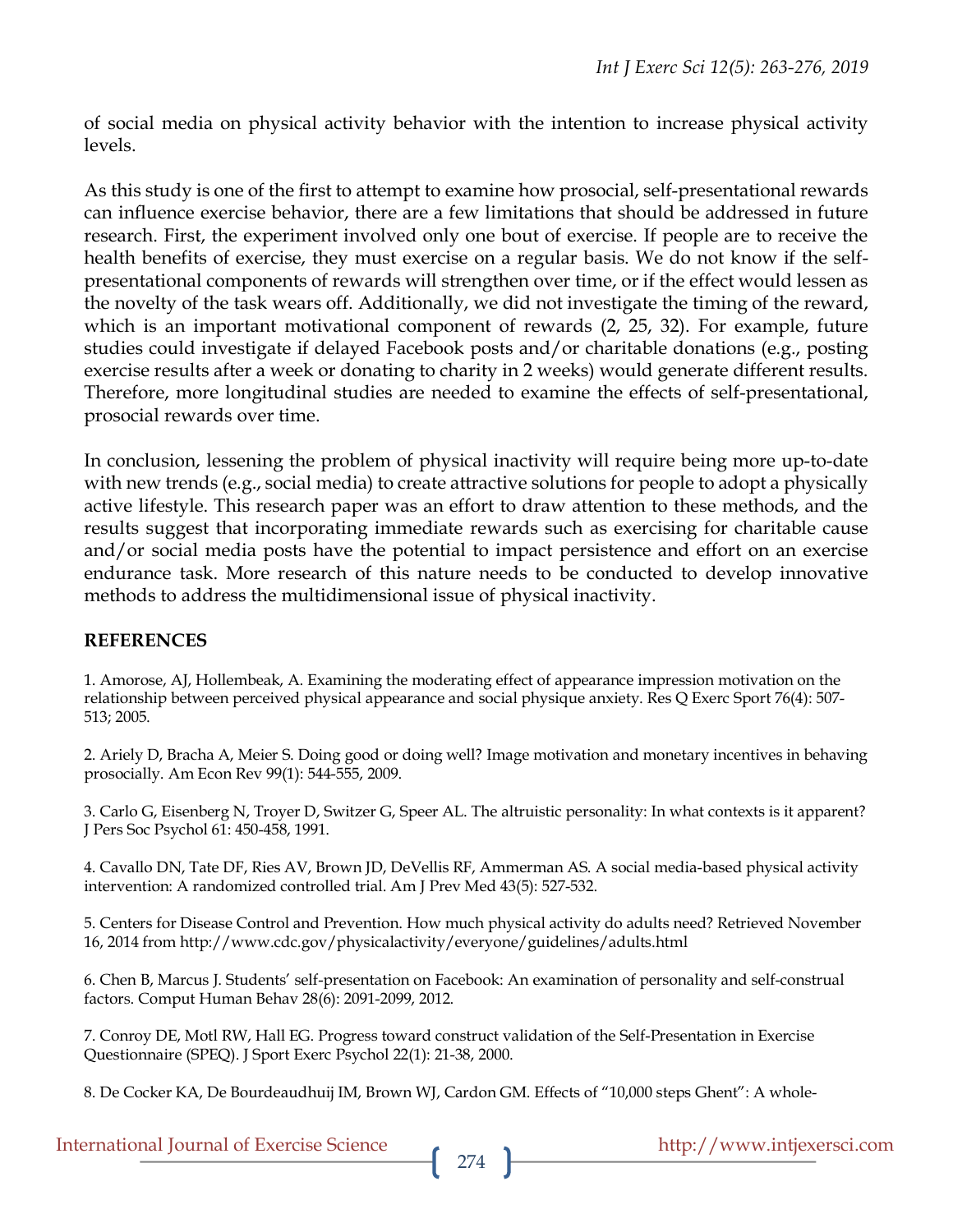community intervention. Am J Prev Med 33(6): 455-463, 2007.

9. Dinc G, Sozmen K, Ergor G, Sakarya S, Yardim N, Unal B. Leisure time physical activty level in Turkish population. Eur J Public Health 25(S3): 362, 2015.

10. Dishman RK, Buckworth J. Exercise Psychology. Champaign, IL: Human Kinetics, 2002.

11. Edwardson CL, Gorely T. Parental influences on different types and intensities of physical activity in youth: A systematic review. Psychol Sport Exerc 11(6): 522-535, 2010.

12. Einolf CJ. Gender differences in the correlates of volunteering and charitable giving. Nonprofit Volunt Sect Q 40(6): 1092-1112, 2011.

13. Gammage KL, Hall CR, Ginis KA. Self-presentation in exercise contexts: Differences between high and low frequency exercisers. J Appl Soc Psychol 34(8): 1638-1651, 2004.

14. Godin G, Shephard RJ. A simple method to assess exercise behavior in the community. Can J Appl Sport Sci 10: 141-146, 1985.

15. Hausenblas HA, Brewer BW, Van Raalte JL. Self-Presentation and exercise. J Appl Sport Psychol 16(1): 3-18, 2004.

16. Hoffmann SG, Nadkarni A. Who do people use Facebook? Pers Individ Dif 52(3): 243-249, 2013.

17. Katz D, Kahn RL. The Social Psychology of Organizations. New York, NY: Wiley, 1966.

18. Kim J., Lee JER. The Facebook paths to happiness: Effects of the number of Facebook friends and selfpresentation on subjective well-being. Cyberpsychol Behav Soc Netw 14(6): 359-364, 2011.

19. Kim Y, Sohn D, Choi SM. Cultural difference in motivations for using social network sites: A comparative study of American and Korean college students. Comput Human Behav 27(1): 365-372, 2011.

20. Lee-Won RJ, Shim M, Joo YK, Park SG. Who puts the best "face" forward on Facebook?: Positive selfpresentation in online social networking and the role of self-consciousness, actual-to-total Friends ratio, and culture. Comput Human Behav 39: 413-423, 2014.

21. Livingstone MBE, Robson PJ, Wallace JMW, McKinley MC. How active are we? Levels of routine physical activity in children and adults. Proc Nutr Soc 62(3): 681-701, 2003.

22. Martin KA, Leary MR, O'Brien J. Role of self-presentation in the health practices of a sample of Irish adolescents. J Adolesc Health 28(4): 259-262, 2001.

23. Mehdizadeh S. Self-presentation 2.0: Narcissism and self-esteem on Facebook. Cyberpsychol Behav Soc Netw 13(4):357-364, 2010.

24. Mesch BM. Gender differences in charitable giving. Int J Nonprofit and Volunt Sect Mark 11: 342-355, 2011.

25. Mischel W, Shoda Y, Peake PK. The nature of adolescent competencies predicted by preschool delay of gratification. J Pers Soc Psychol 54(4): 687-696, 1988.

26. Rushton J, Chrisjohn R, Fekken GC. The altruistic personality and self-report altruism scale. Pers Individ Dif 2: 293-302, 1981.